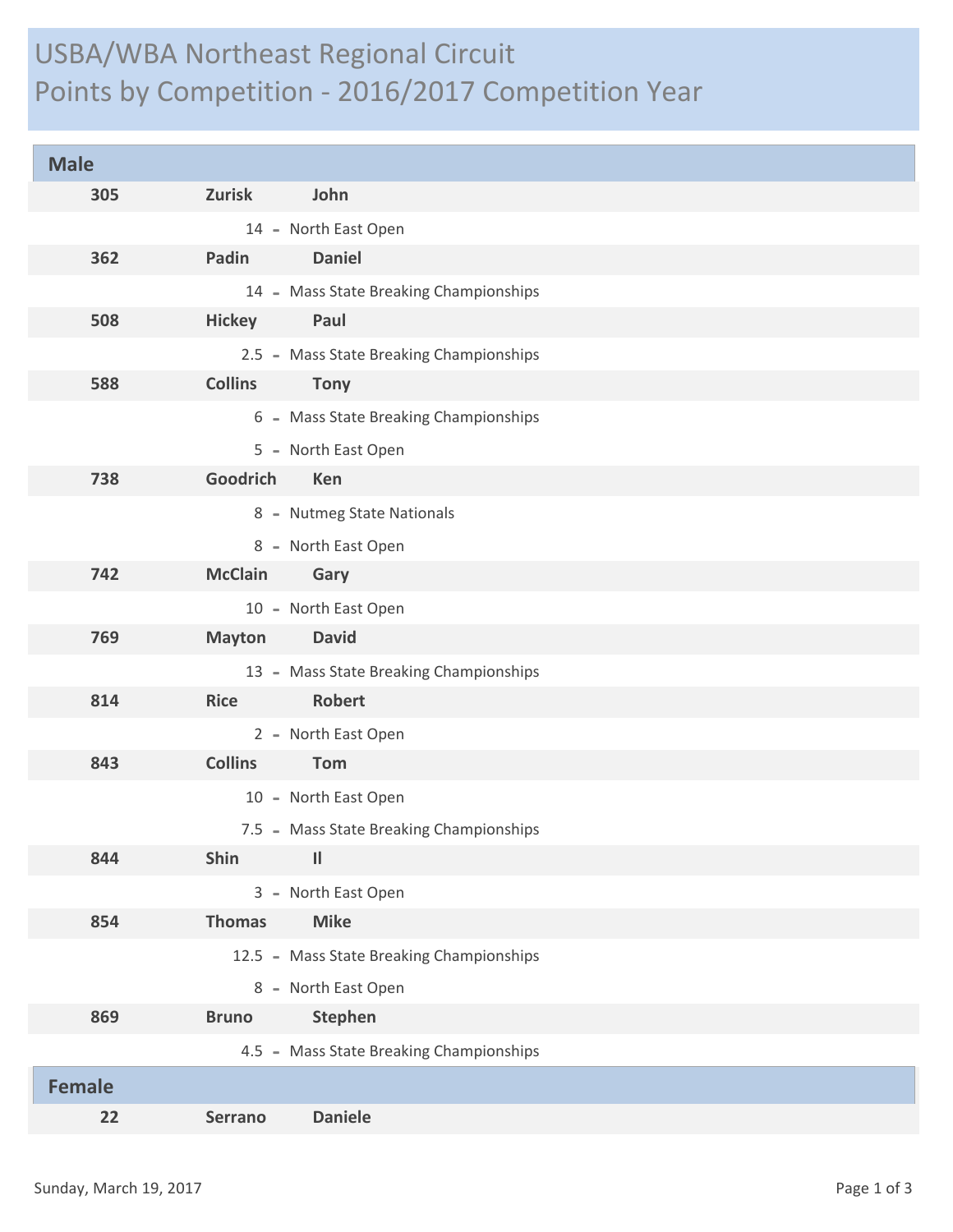|                    | 4 - North East Open                      |
|--------------------|------------------------------------------|
| 61                 | <b>Clinton</b><br><b>Murphy</b>          |
|                    | 6 - North East Open                      |
| 680                | Felton<br><b>Kyle</b>                    |
|                    | 8 - Nutmeg State Nationals               |
| 802                | Dearstyne-H Kayleigh                     |
|                    | 13 - North East Open                     |
| 806                | <b>Barbara</b><br><b>LeBlanc</b>         |
|                    | 4 - North East Open                      |
|                    | 6.5 - Mass State Breaking Championships  |
| 839                | Jennifer<br>Gordon                       |
|                    | 12 - Nutmeg State Nationals              |
|                    | 11.5 - Mass State Breaking Championships |
| 840                | Rapisarda<br><b>Tamara</b>               |
|                    | 2 - North East Open                      |
| 860                | <b>Mingione</b><br><b>Lisa</b>           |
|                    | 2 - North East Open                      |
|                    |                                          |
| <b>Junior Male</b> |                                          |
| 342                | <b>Nathan</b><br><b>LeBLanc</b>          |
|                    | 5 - Mass State Breaking Championships    |
| 758                | Anthony<br><b>Rice</b>                   |
|                    | 2 - North East Open                      |
| 782                | <b>Murphy</b><br>CJ                      |
|                    | 10 - North East Open                     |
| 804                | <b>Connor</b><br>Cognac                  |
|                    | 10 - North East Open                     |
|                    | 10 - Mass State Breaking Championships   |
| 811                | <b>Scialdone</b><br><b>Nick</b>          |
|                    | 16 - North East Open                     |
|                    | 12 - Nutmeg State Nationals              |
| 827                | Gordon<br><b>Austin</b>                  |
|                    | 13 - North East Open                     |
|                    | 11.5 - Nutmeg State Nationals            |
|                    | 9 - Mass State Breaking Championships    |